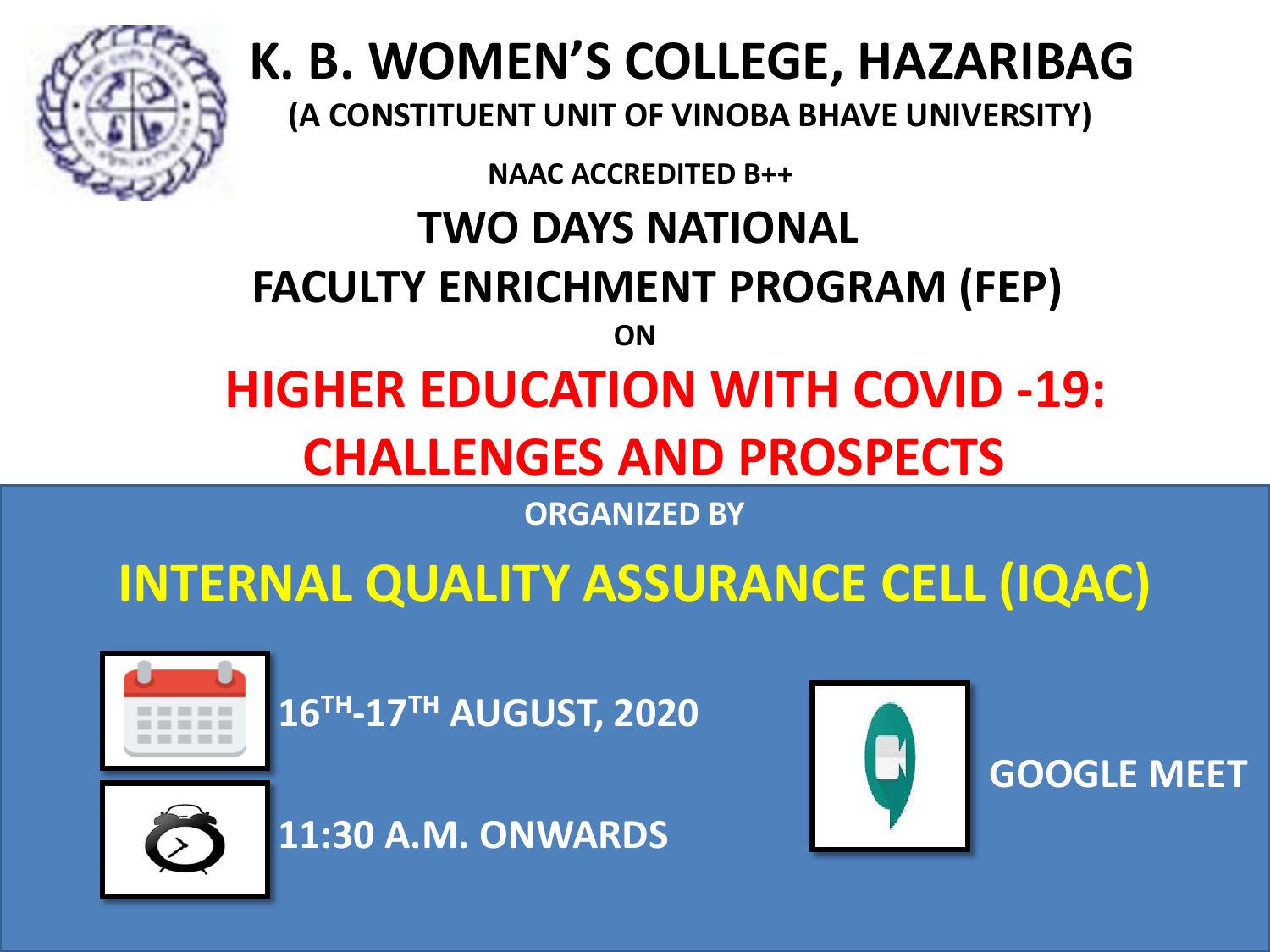







#### **RESOURCE PERSON 1**

**PROF. K. N. JENA Prof In Political Science and Controller of Examinations Tripura University (A Central University) TOPIC: EDUCATION AND COVID 19 THE GAME CHANGER: BE ON YOUR MARK, GET SET AND GO**

**RESOURCE PERSON 2 Dr. NIDHI PANDEY Associate Professor Balaji University, Pune, Maharashtra TOPIC: COVID -19: EVERY CRISIS HAS AN OPPORTUNITY FREEZE,UNFREEZE,REFREEZE ---PEDAGOGICAL REVIEW**

#### **RESOURCE PERSON 3**

**Dr. B. M. PANDEY Head Department of Law, Tripura University (A Central University) TOPIC**: **CHANGING DYNAMICS OF TEACHING PEDAGOGY IN THE LIGHT OF COVID-19**

### **RESOURCE PERSON 4 DR. SUDHANSHU KUMAR JHA Assistant Professor (CSE), Deptt. of Electronics & Communication Faculty of Science, University of Allahabad, U.P. TOPIC**: **ICT IN EDUCATION: TEACHER'S PERSPECTIVE**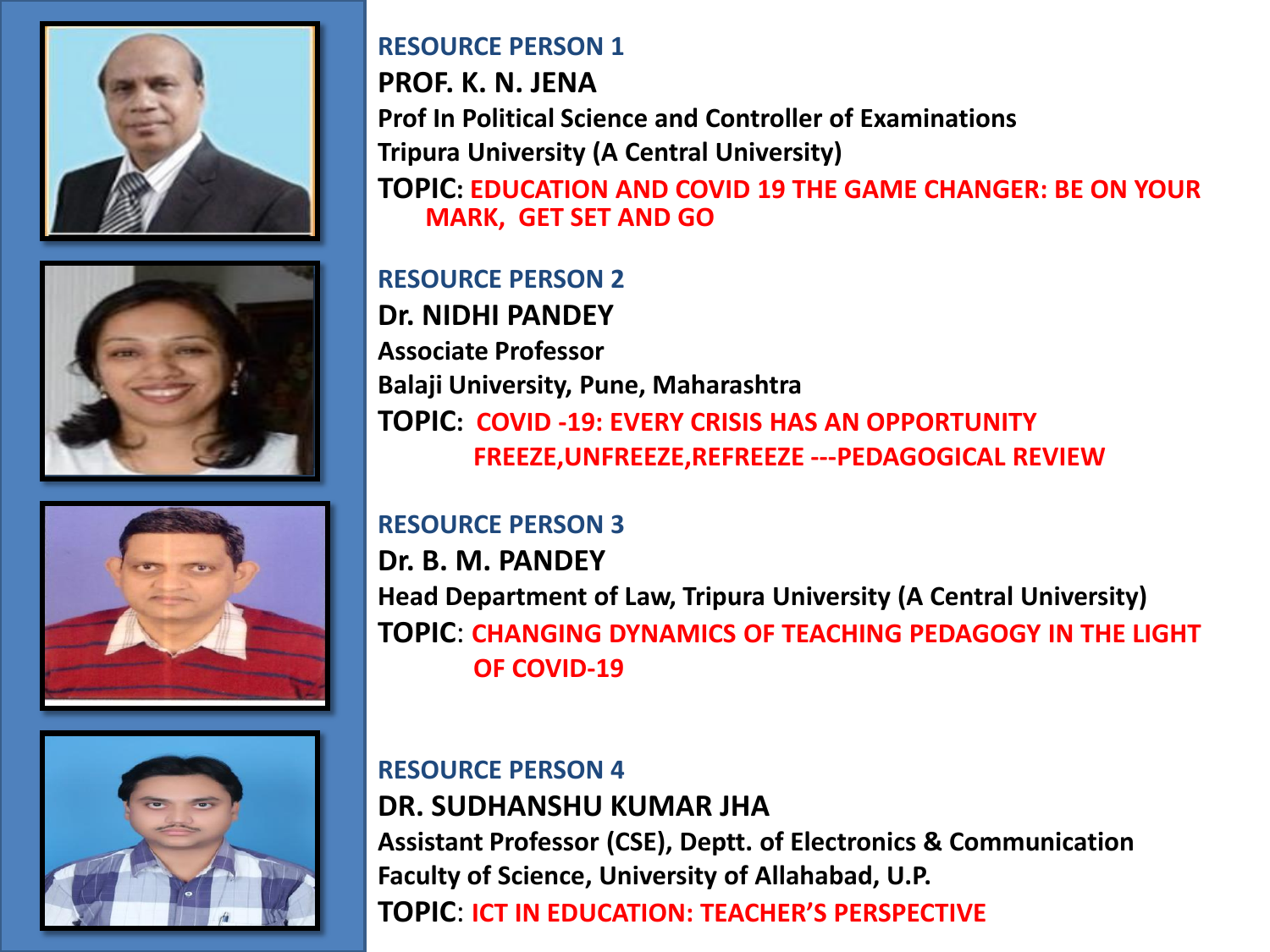**PRINCIPAL/ PATRON**

**ORGANISING SECRETARY**

**ORGANISING COMMITTEE**

**Dr. REKHA RANI (Principal K. B. Women's College, Hazaribag)**

**Dr. SARITA JHA (Coordinator IQAC & Steering Coordinator NAAC)**

**Dr. Kiran Dwivedi,** Professor Incharge & Member IQAC **Mrs. Krishna Pradhan,** Member IQAC & Steering Committee NAAC

- **Ms. Anita Alda,** Member IQAC & Steering Committee NAAC
- **Mrs. Mercy Anjana Tirkey**, Member IQAC & Steering Committee NAAC
- **Dr. Shakuntala Kumari** , Member Steering Committee NAAC
- **Dr. Anupama Singh** , Member Steering Committee NAAC
- **Ms. Shalini Shekhar** (BCA Faculty)
- **Mr. Bhushan Kumar (BCA Faculty)**